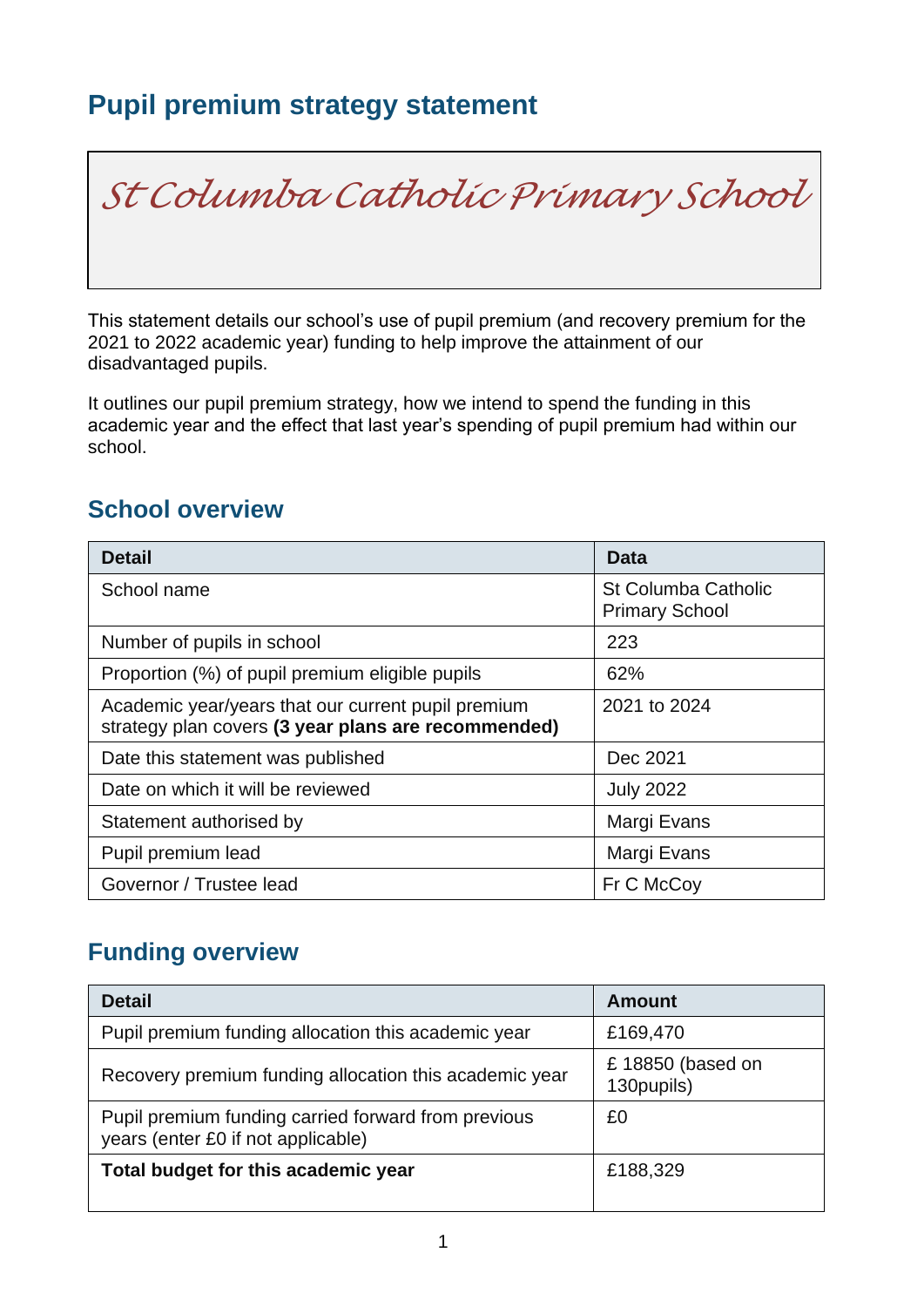# **Part A: Pupil premium strategy plan**

## **Statement of intent**

**Key Priorities:**

- **Ensuring all teaching is good or better thus ensuring that the quality of teaching experienced by all children is improved.**
- **To release DHT from class to provide support for CTs and be available to children most impacted upon by the school closure. Focus will be overcoming gaps in learning**
- **Release SENDCO 2 days a week to provide SEND support for staff, children and families**
- **1-1 tuition for identified children.**
- **Small group support**
- **Support payment for activities, educational visits and residentials. Ensuring children have first-hand experiences to use in their learning in the classroom. Enhancing the cultural capital of children in receipt of Pupil Premium; providing a breadth of experiences.**
- **Behaviour support**
- **Attendance Support**
- **To raise the attainment for all Pupil Premium eligible children to ensure achievement is in line with, or better than national by the end of KS1 and KS2.**
- **To narrow the gap between Pupil Premium pupils and their nondisadvantaged peers in reading, writing and mathematics across school.**
- **Provide high-quality, targeted academic support for children below the expected standard or those who are not making expected progress.**
- **Mainly through the Learning Mentor , to ensure barriers, including attendance, behaviour, social, emotional and mental health, are addressed.**

#### **Key Objective:**

Our key objective is to **ensure all Pupil Premium eligible children achieve to the best of their ability and the gap between PP children and their nondisadvantaged peers is narrowed**. Our Pupil Premium strategy works towards achieving this objective through the scrutiny of school data, targeted support and carefully researched strategies and initiatives (Education Endowment Fund).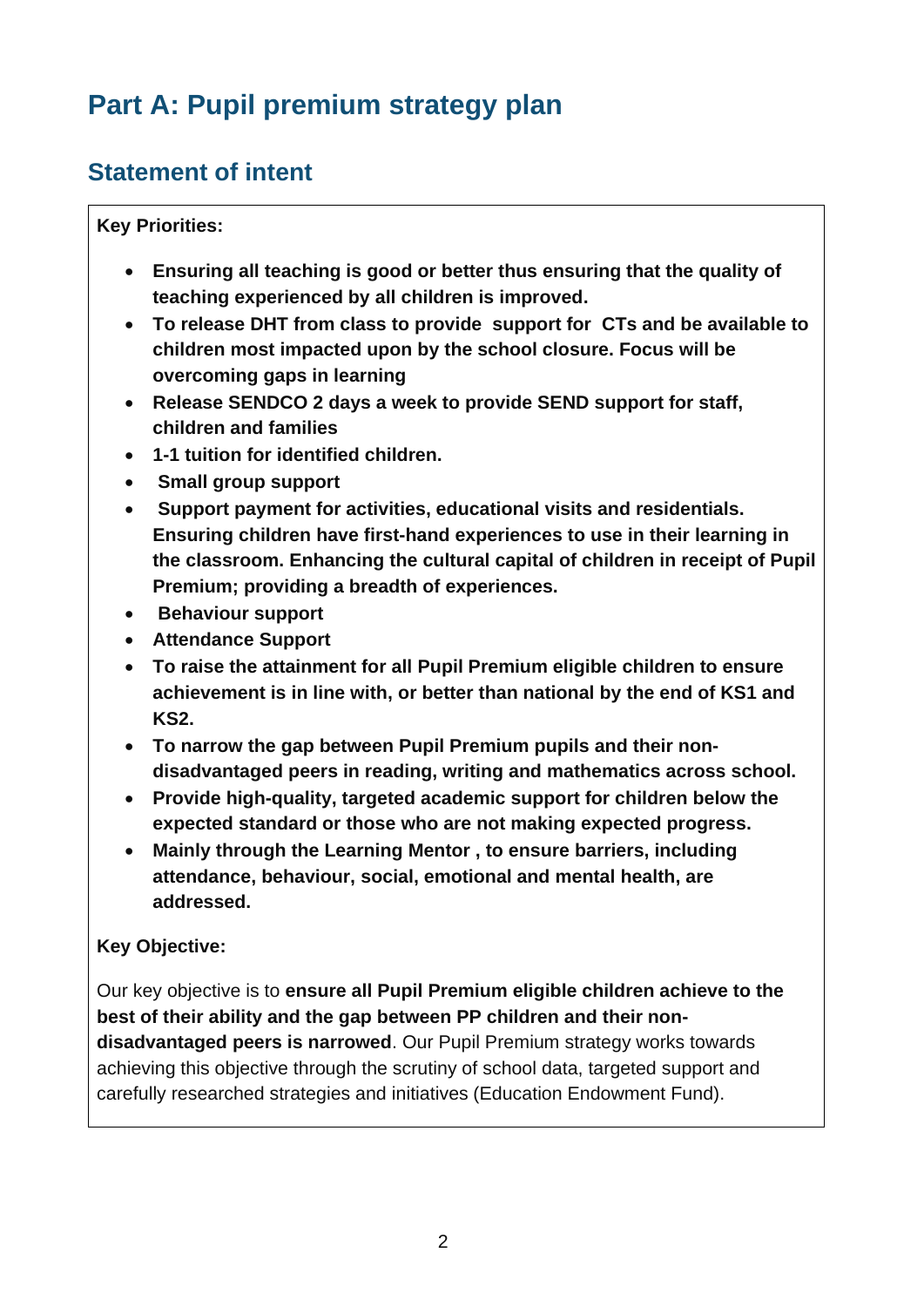## **Challenges**

This details the key challenges to achievement that we have identified among our disadvantaged pupils.

| <b>Challenge</b><br>number | <b>Detail of challenge</b>                                                                                                                                                                                                                                                    |  |  |
|----------------------------|-------------------------------------------------------------------------------------------------------------------------------------------------------------------------------------------------------------------------------------------------------------------------------|--|--|
|                            | <b>In-school barriers</b>                                                                                                                                                                                                                                                     |  |  |
| A                          | Poor language and communication skills are evident on entry to EYFS for<br>many of our PP-eligible children, which has the potential to impact early<br>reading, as well as future reading and writing attainment and progress.                                               |  |  |
| B                          | Outcomes of Pupil Premium pupils at the end of the Early Years Foundation<br>Stage at the expected standard are lower than non-PP children.                                                                                                                                   |  |  |
| C                          | Percentage gap between Pupil Premium and non-Pupil Premium pupils<br>achieving expected standard in the phonics screening test.                                                                                                                                               |  |  |
| D                          | Attainment & Progress of Pupil Premium pupils across KS1 and KS2 in<br>reading and mathematics.                                                                                                                                                                               |  |  |
| E                          | Attainment of PP children in Writing is well below national average.                                                                                                                                                                                                          |  |  |
| F                          | Increasing High level of complex SEN needs in the school impacting on<br>individual children as well as whole classes                                                                                                                                                         |  |  |
| <b>External barriers</b>   |                                                                                                                                                                                                                                                                               |  |  |
| G                          | Limited opportunities to develop speech and communication.                                                                                                                                                                                                                    |  |  |
| H                          | Attitudes towards attendance and punctuality, particularly post pandemic.                                                                                                                                                                                                     |  |  |
| I                          | Low aspirations/low expectations from pupils and parents.                                                                                                                                                                                                                     |  |  |
| J                          | Emotional, social and mental health needs are impacting upon behavioural<br>needs. A number of Pupil Premium pupils are faced with difficult and complex<br>home lives, which impact on academic achievement, self-esteem, self-<br>confidence, resilience and mental health. |  |  |
| K                          | Cultural capital deficit owing to poverty and narrow experiences of life outside<br>of school. Pupils' experiences and understanding of the world are limited and<br>have the potential to impact on academic progress in all curriculum areas.                               |  |  |
| L                          | Engagement of Pupil Premium children in Remote Learning across school<br>during school closures was very low; impacting significantly on attainment and<br>progress of these children.                                                                                        |  |  |

## **Intended outcomes**

This explains the outcomes we are aiming for **by the end of our current strategy plan**, and how we will measure whether they have been achieved.

| Intended outcome              | <b>Success criteria</b>                              |
|-------------------------------|------------------------------------------------------|
| A                             | WELLCOMM demonstrates an improvement in Speech and   |
| <b>SLC</b> is improved within | Language.                                            |
| <b>EYS and throughout the</b> | The number of children identified as SLCN decreases. |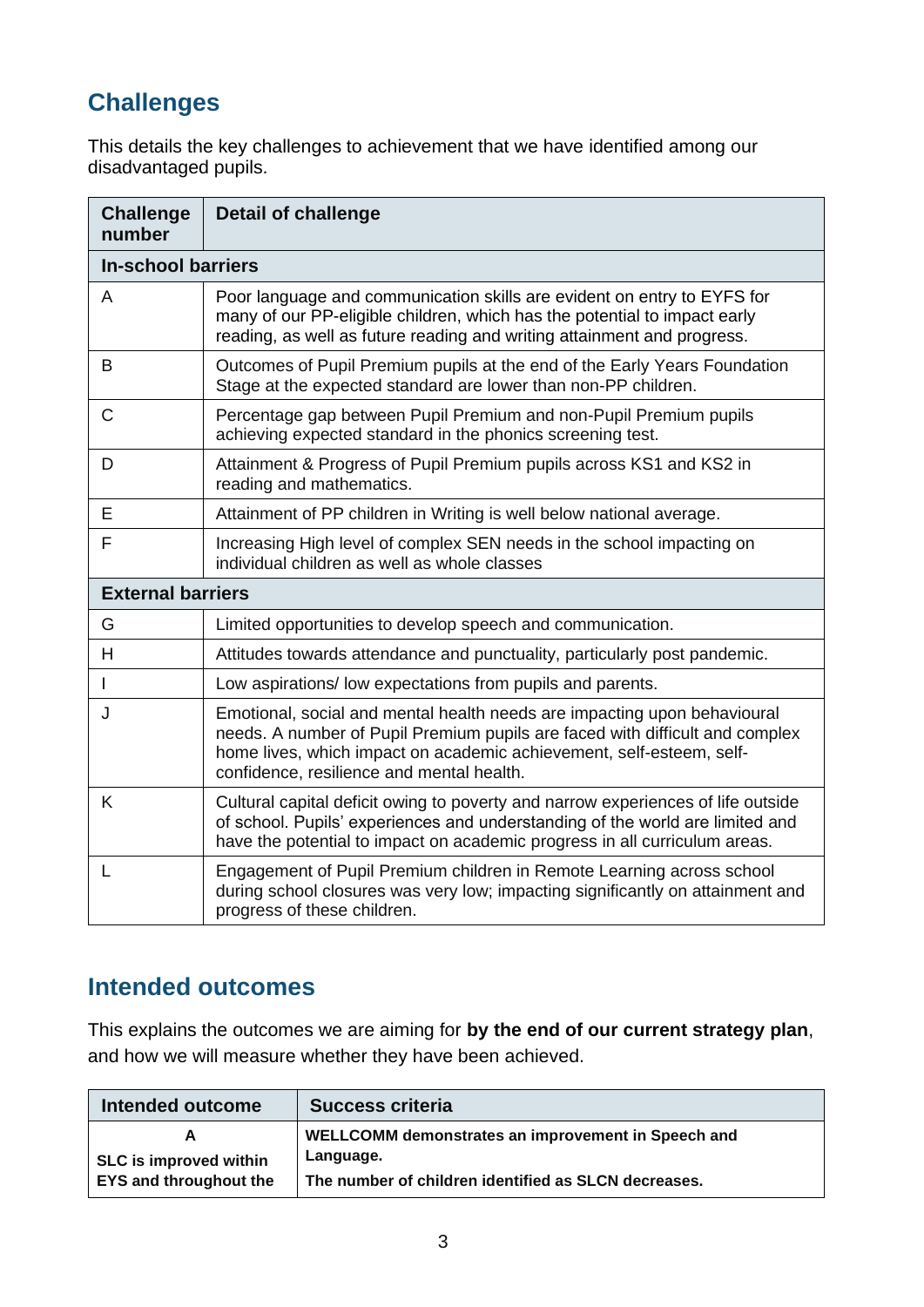| school for identified<br>children                     |                                                                    |
|-------------------------------------------------------|--------------------------------------------------------------------|
|                                                       |                                                                    |
| B                                                     | The number of PP children achieving GLD increases, towards NA.     |
| The number of PP                                      |                                                                    |
| achieving GDS is equal<br>to, or above the number     |                                                                    |
| of NPP children.                                      |                                                                    |
|                                                       |                                                                    |
| C                                                     | The number of PP passing the Phonics screening tests increases,    |
| The number of PP                                      | edging towards NA.                                                 |
| children passing the                                  |                                                                    |
| phonic screening test is                              |                                                                    |
| equal to, or above the                                |                                                                    |
| number of NPP children.                               |                                                                    |
|                                                       |                                                                    |
| D                                                     | PP children Achieve national average progress scores in KS2        |
| Progress in Reading, and                              | <b>Reading and Maths</b>                                           |
| Maths can be evidenced                                |                                                                    |
| Е                                                     |                                                                    |
|                                                       | The number of PP achieving the expected standard in Writing<br>in- |
| The number of PP work-                                | creases, edging towards NA.                                        |
| ing at the expected stand-                            |                                                                    |
| ard in Writing is equal to,<br>or above the number of |                                                                    |
| NPP children.                                         |                                                                    |
|                                                       |                                                                    |
| F                                                     |                                                                    |
| The number of PP<br>children on SEND                  | The additional needs of all PP children are being met.             |
| register decreases                                    |                                                                    |
|                                                       |                                                                    |
| G                                                     |                                                                    |
| Increase opportunities to                             |                                                                    |
| develop Speech and                                    | The number of PP children identified as having a SLCN decreases    |
| Language                                              |                                                                    |
|                                                       |                                                                    |
|                                                       |                                                                    |
| н                                                     | Attendance of disadvantaged pupils is above 96% and the number of  |
|                                                       | PP children identified as PA is reduced.                           |
| Poor attendance is not a                              |                                                                    |
| barrier to learning.                                  |                                                                    |
|                                                       |                                                                    |
|                                                       | The learning behaviour of PP children is on par with the learning  |
|                                                       | behaviour of Non PP children.                                      |
| PP children, and their                                | $\pmb{\epsilon}$                                                   |
| families, have high                                   |                                                                    |
| aspirations for their                                 |                                                                    |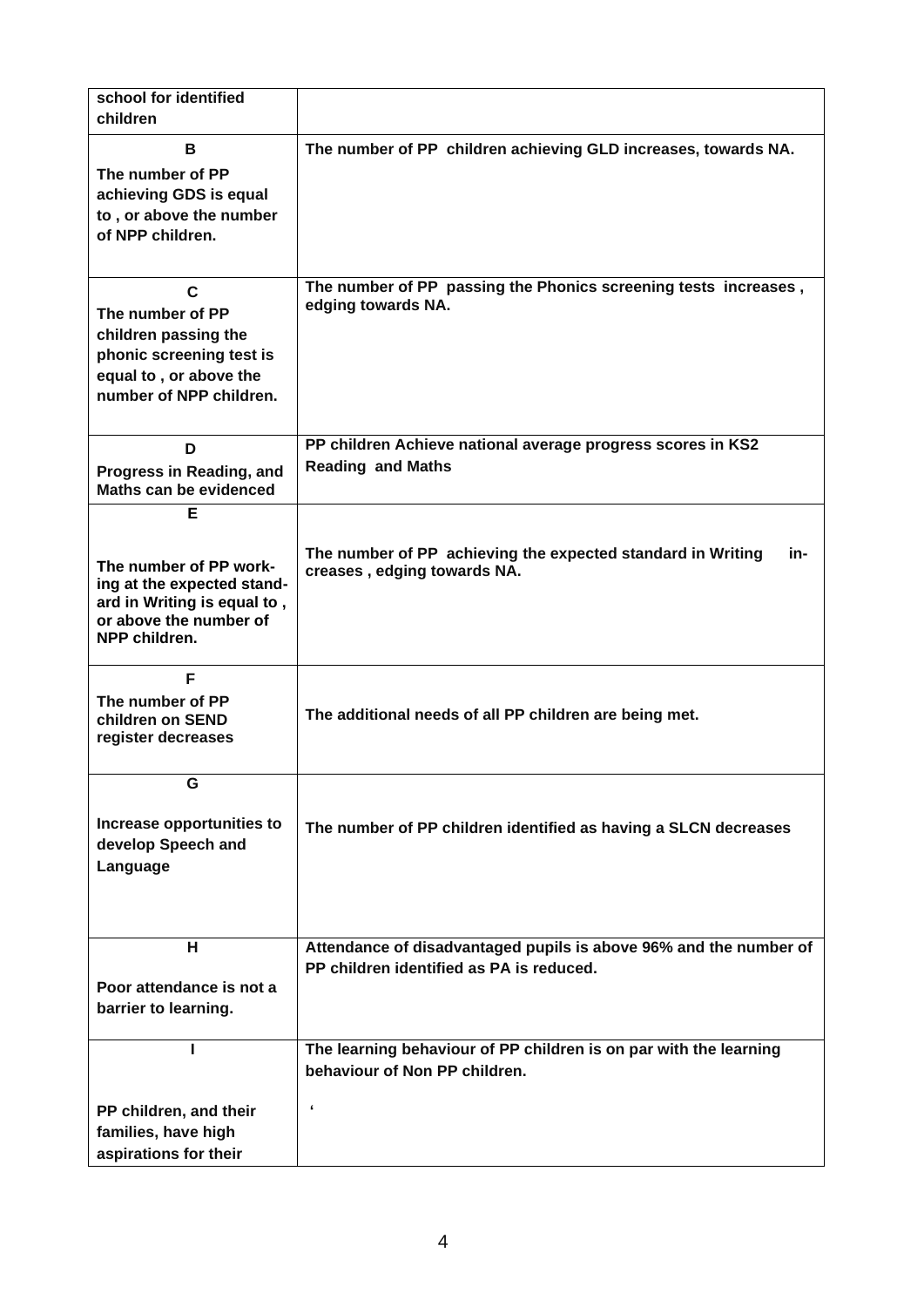| learning and for their<br>future.                                                  |                                                                   |
|------------------------------------------------------------------------------------|-------------------------------------------------------------------|
| J<br>The emotional well- be-<br>ing of all pupil premium<br>children is positive.  | All children are ready and willing to learn with no barriers.     |
| K                                                                                  | PP children are offered a range of experiences to enhance their   |
| Cultural capital deficit de-<br>creases.                                           | learning and add to their cultural capital.                       |
| <b>Pupil Premium children</b><br>are engaged in Remote<br><b>Learning/Homework</b> | PP are actively engaged in remote learning at home an din school. |

### **Activity in this academic year**

This details how we intend to spend our pupil premium (and recovery premium funding) **this academic year** to address the challenges listed above.

### **Teaching (for example, CPD, recruitment and retention)**

Budgeted cost: £ *86,000*

| <b>Activity</b>                                                                                                           | Evidence that supports this approach                                                                                                                                                                                                                                                  | Challenge(s)<br>addressed |
|---------------------------------------------------------------------------------------------------------------------------|---------------------------------------------------------------------------------------------------------------------------------------------------------------------------------------------------------------------------------------------------------------------------------------|---------------------------|
| <b>Provide CPD for staff</b><br>to ensure high<br>quality teaching and<br>learning across all<br>key stages.<br>(E15,000) | The Sutton Trust Report (2011) states that,<br>ensuring an effective teacher/s in front of every<br>class and that every teacher is supported to<br>keep improving is the key ingredient of a<br>successful school and should rightly be top<br>priority for any Pupil Premium spend. | A, B, C, D, E, F          |
|                                                                                                                           | Regular CPD through courses, INSET,<br>coaching, etc is informed by performance<br>management reviews, monitoring and school<br>improvement priorities ensuring that standards<br>of teaching are always good or better.                                                              |                           |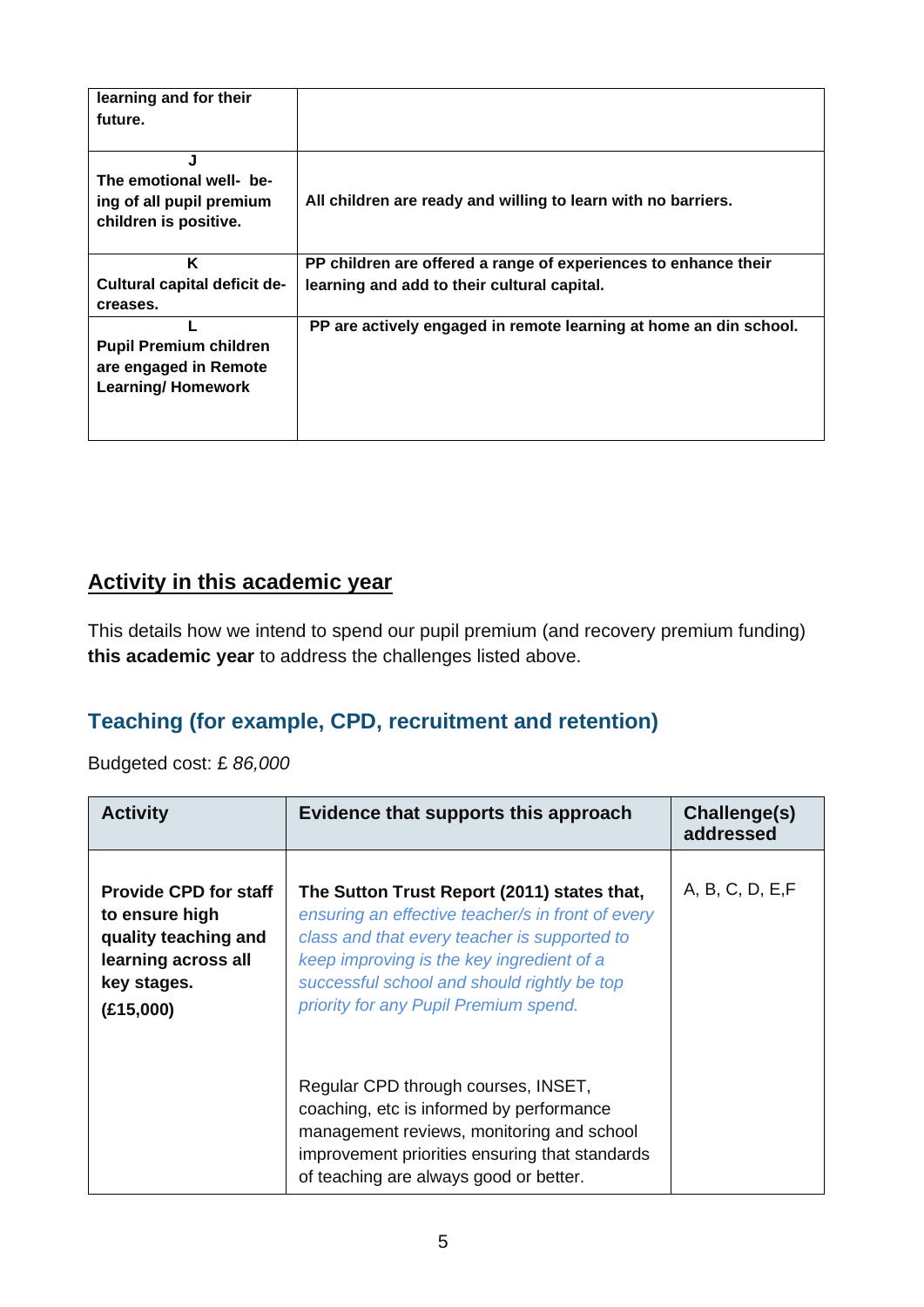|                                                                                                                                                                               | 'Closing the Attainment Gap' states that what<br>happens in the classroom makes the biggest<br>difference and improving teacher quality leads to<br>greater improvements at lower cost than<br>structural changes. Education Endowment<br><b>Foundation</b>                                                                                                                                                                                                                                                                                                                                                                                                                                                                                                                                                                                    |       |
|-------------------------------------------------------------------------------------------------------------------------------------------------------------------------------|------------------------------------------------------------------------------------------------------------------------------------------------------------------------------------------------------------------------------------------------------------------------------------------------------------------------------------------------------------------------------------------------------------------------------------------------------------------------------------------------------------------------------------------------------------------------------------------------------------------------------------------------------------------------------------------------------------------------------------------------------------------------------------------------------------------------------------------------|-------|
| <b>Release DHT to</b><br>support with:<br>identifying the GAPS<br>caused by the<br>pandemic;<br>supporting<br>emotional well-being<br>and extra CPD for<br>staff<br>(£24,000) | The type and quality of CPD that schools use<br>really matters when it comes to improving<br>teacher quality and pupil attainment. The quality<br>of teaching is the single most important driver of<br>pupil attainment and a range of other positive<br>outcomes. Maximising the quality of teaching<br>through the effective development of teachers<br>through training has been found to have a<br>positive impact. Education Endowment<br><b>Foundation</b>                                                                                                                                                                                                                                                                                                                                                                              | $A-L$ |
| <b>Release SENCO</b><br>additional 2 days a<br>week, in order that<br>she can support<br>staff to meet the<br>increased needs of<br>the children.<br>(E19,000)                | Evidence is provided from school experience<br>and therefore school based. The increasing, and<br>high number of disadvantaged children, who<br>present as SEN and need access to an Educa-<br>tional Psychologist means that the quicker that<br>children are assessed                                                                                                                                                                                                                                                                                                                                                                                                                                                                                                                                                                        | $A-F$ |
| <b>Learning Mentor</b><br>provision of support<br>for vulnerable<br>individuals and<br>groups.<br>(£25,000)                                                                   | On average, social and emotional learning<br>interventions have an identifiable and significant<br>impact on attitudes to learning, social<br>relationships in school, and attainment itself<br>(four months' additional progress on average).<br>SEL programmes appear to benefit<br>disadvantaged or low-attaining pupils more than<br>other pupils, though all pupils benefit on<br>average. Approaches have been found to be<br>effective from nursery to secondary school.<br><b>Education Endowment Foundation</b><br>Metacognition and self-regulation approaches<br>aim to help pupils to think about their learning<br>more explicitly.<br>Metacognition and self-regulation approaches<br>have consistently high levels of impact, with<br>pupils making an average of seven months'<br>additional progress. These strategies can be | $G-K$ |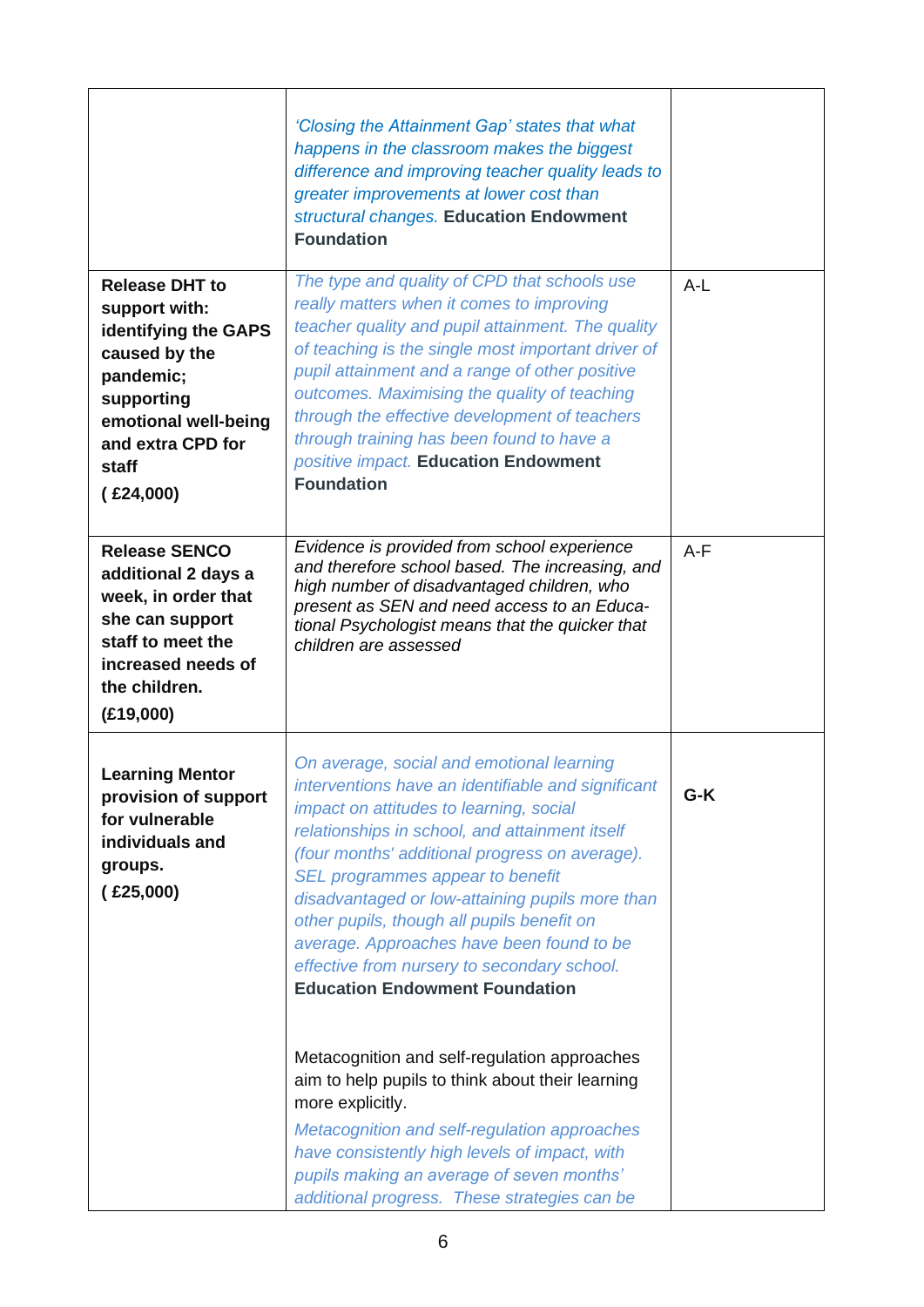|                                                   | particularly effective for low-achieving and older<br>pupils. Education Endowment Foundation                                                                                                                                                                                                                                                                                                                                                                                                                                                                                                                                                                                                                                                                                                                                                                 |                                         |          |
|---------------------------------------------------|--------------------------------------------------------------------------------------------------------------------------------------------------------------------------------------------------------------------------------------------------------------------------------------------------------------------------------------------------------------------------------------------------------------------------------------------------------------------------------------------------------------------------------------------------------------------------------------------------------------------------------------------------------------------------------------------------------------------------------------------------------------------------------------------------------------------------------------------------------------|-----------------------------------------|----------|
| <b>Re-establish</b><br>attendance team<br>(E3000) | Good attendance is linked to good progress and<br>academic outcomes.<br>Ofsted -A strong focus on attendance and<br>punctuality is needed so that disruption to<br>learning is minimised. Evidence from Ofsted<br>suggests that the wise and targeted use of<br>the PP can be used to help some pupils to<br>overcome their habits of non-attendance<br>which if unchallenged will effect their out-<br>comes, performance, progress, confidence<br>and well-being.<br>There's a clear link between poor at-<br>tendance and lower academic<br>achievement.<br><b>Advice from the National Strategies</b><br>(hosted on the National Archives) says<br>that:<br>The links between attendance and<br>achievement are strong. Pupils with<br>persistent absence are less likely to at-<br>tain at school and stay in education af-<br>ter the age of 16 years. | 1,7<br>$\overline{4}$<br>$\overline{4}$ | $A-F, H$ |

## **Targeted academic support (for example, tutoring, one-to-one support structured interventions)**

Budgeted cost: £ *66,000*

| <b>Activity</b>                                                                                                              | Evidence that supports this approach                                                                                                                                                                                                                                                                                                                                   | <b>Challenge</b><br>addressed |
|------------------------------------------------------------------------------------------------------------------------------|------------------------------------------------------------------------------------------------------------------------------------------------------------------------------------------------------------------------------------------------------------------------------------------------------------------------------------------------------------------------|-------------------------------|
| <b>Provision of speech</b><br>and language<br>interventions in EYFS<br>(Nursery and<br>Reception).<br>Speech and<br>Language | Studies of communication and language<br>approaches consistently show positive benefits<br>for young children's learning, including their<br>spoken language skills, their expressive<br>vocabulary and their early reading skills. On<br>average, children who are involved in<br>communication and language approaches,<br>make approximately six months' additional | A, B                          |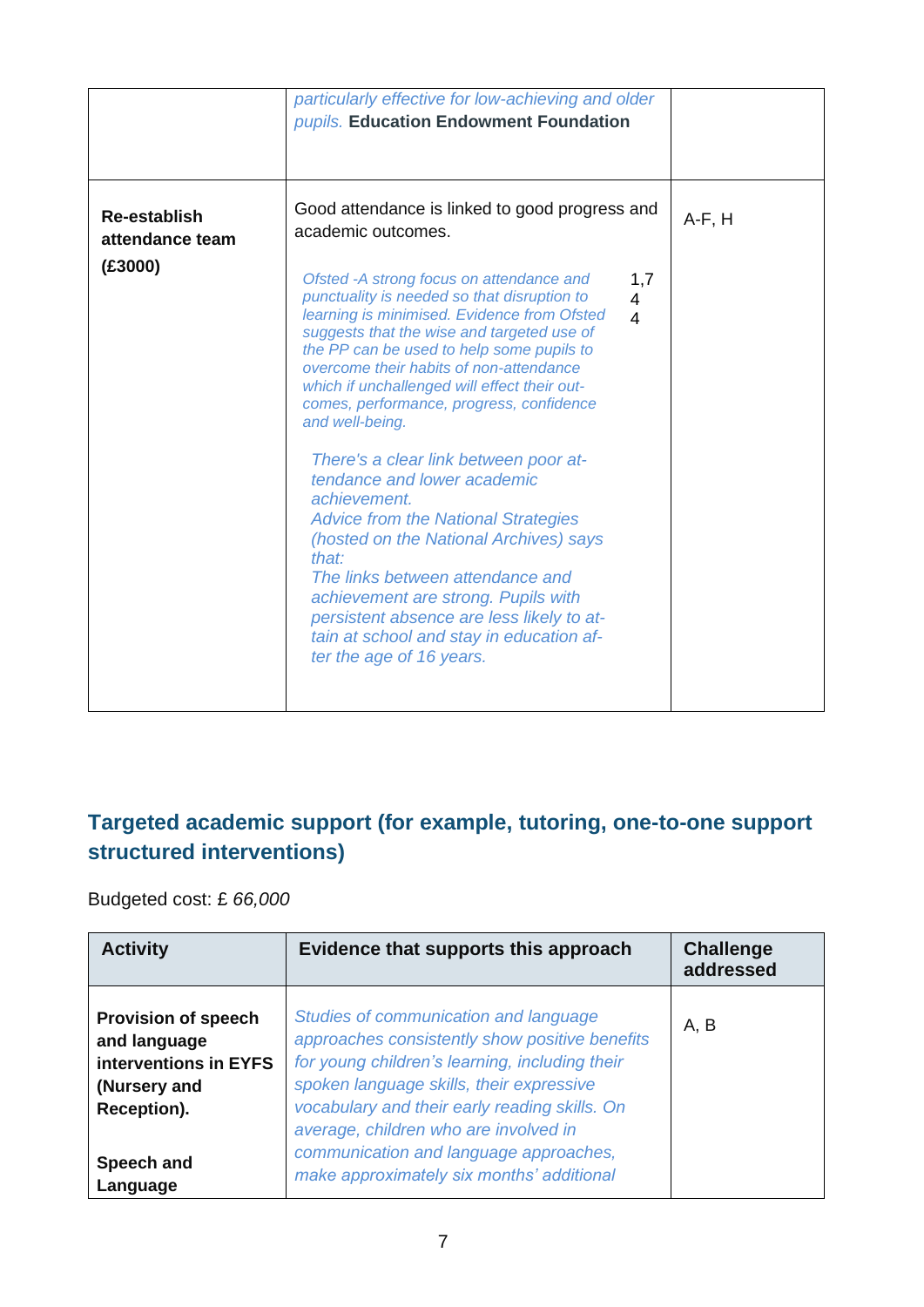| intervention for<br>identified children in<br>KS1 and KS2<br>(E3000)                                                                                              | progress over the course of a year. Education<br><b>Endowment Foundation</b><br>Improved speech and language development<br>through targeted support increases confidence<br>amongst children and reduces barriers to<br>learning by supporting children in<br>communication.<br>High quality targeted support can ensure that<br>children falling behind catch up as quickly as<br>possible. Education Endowment Foundation<br>Early years and pre-school intervention is<br>beneficial. On average, early years<br>interventions have an impact of five additional<br>months' progress, and appear to be particularly<br>beneficial for children from low-income families.<br><b>Education Endowment Foundation</b><br>Studies of communication and language<br>approaches consistently show positive benefits<br>for young children's learning, including their<br>spoken language skills, their expressive<br>vocabulary and their early reading skills. On<br>average, children who are involved in<br>communication and language approaches,<br>make approximately six months' additional<br>progress over the course of a year. Education<br><b>Endowment Foundation</b><br>DFE (2020) have concluded that due to COVID-<br>19, some pupils entering Reception will have<br>missed more than 20 weeks of early education,<br>with most impact being on language<br>development. Education Endowment |   |
|-------------------------------------------------------------------------------------------------------------------------------------------------------------------|------------------------------------------------------------------------------------------------------------------------------------------------------------------------------------------------------------------------------------------------------------------------------------------------------------------------------------------------------------------------------------------------------------------------------------------------------------------------------------------------------------------------------------------------------------------------------------------------------------------------------------------------------------------------------------------------------------------------------------------------------------------------------------------------------------------------------------------------------------------------------------------------------------------------------------------------------------------------------------------------------------------------------------------------------------------------------------------------------------------------------------------------------------------------------------------------------------------------------------------------------------------------------------------------------------------------------------------------------------------------------------------------------------|---|
|                                                                                                                                                                   | <b>Foundation</b>                                                                                                                                                                                                                                                                                                                                                                                                                                                                                                                                                                                                                                                                                                                                                                                                                                                                                                                                                                                                                                                                                                                                                                                                                                                                                                                                                                                          |   |
| <b>Phonics/EYFS lead to</b><br>plan and support<br>phonics across EYFS<br>and KS1, alongside<br>class teachers and<br>trained CTAs, using a<br>structured scheme. | Short, regular sessions, additional to normal<br>teaching, have been shown to improve<br>outcomes.<br>One to one and small group precision teaching<br>has been evidenced to provide moderate impact<br>if planned to complement quality first teaching.                                                                                                                                                                                                                                                                                                                                                                                                                                                                                                                                                                                                                                                                                                                                                                                                                                                                                                                                                                                                                                                                                                                                                   | C |
| (E3000)                                                                                                                                                           | Phonics approaches have been consistently<br>found to be effective in supporting younger<br>readers to master the basics of reading, with an<br>average impact of an additional four months'<br>progress. Research suggests that phonics is                                                                                                                                                                                                                                                                                                                                                                                                                                                                                                                                                                                                                                                                                                                                                                                                                                                                                                                                                                                                                                                                                                                                                                |   |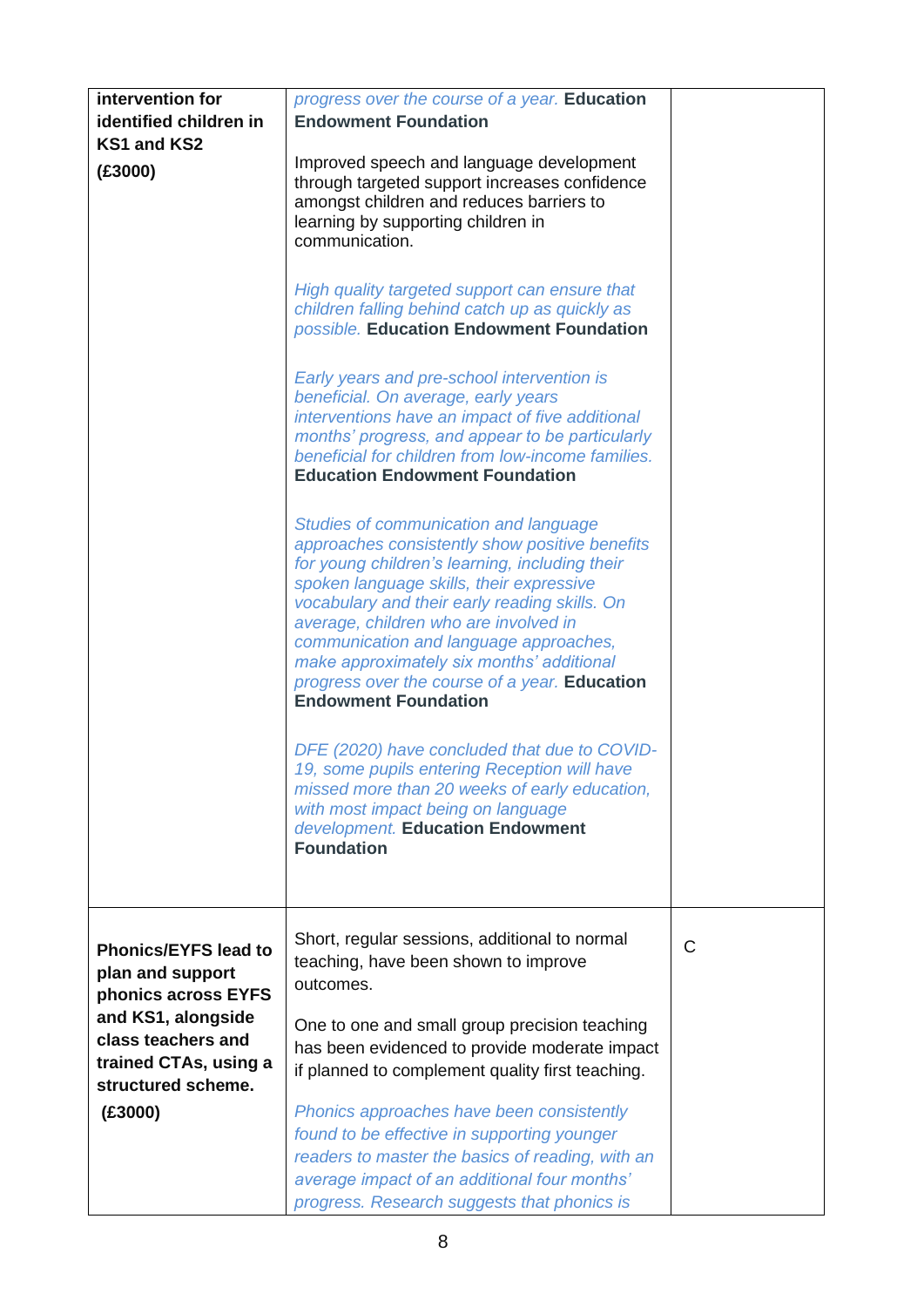|                                                                                                                                                                                                                                 | particularly beneficial for younger learners (4-7<br>year olds) as they begin to read. Education<br><b>Endowment Foundation</b>                                                                                                                                                                                                                                                                                                                                                                                                                                                                                                                                                                                                                                                                                                                                   |               |
|---------------------------------------------------------------------------------------------------------------------------------------------------------------------------------------------------------------------------------|-------------------------------------------------------------------------------------------------------------------------------------------------------------------------------------------------------------------------------------------------------------------------------------------------------------------------------------------------------------------------------------------------------------------------------------------------------------------------------------------------------------------------------------------------------------------------------------------------------------------------------------------------------------------------------------------------------------------------------------------------------------------------------------------------------------------------------------------------------------------|---------------|
| <b>Provision of</b><br>structured, bespoke<br>interventions,<br>including high-<br>quality CTA support,<br>in Reading, Writing<br>and Mathematics<br>across school to<br>accelerate<br>attainment and<br>progress.<br>(E45,000) | Short, regular sessions, additional to normal<br>teaching, have been shown to improve<br>outcomes.<br>One to one and small group precision teaching<br>has been evidenced to provide moderate impact<br>if planned to complement quality first teaching.<br><b>Research on TAs delivering targeted</b><br>interventions in one-to-one or small group<br>settings shows a consistent impact on<br>attainment of approximately three to four<br>additional months' progress. Crucially, these<br>positive effects are only observed when TAs<br>work in structured settings with high quality<br>support and training. Education Endowment<br><b>Foundation</b>                                                                                                                                                                                                     | A, B, C, D, E |
|                                                                                                                                                                                                                                 | High quality targeted support can ensure that<br>children falling behind catch up as quickly as<br>possible. Education Endowment Foundation<br>As the size of a class or teaching group gets<br>smaller, it is suggested that the range of<br>approaches a teacher can employ and the<br>amount of attention that each pupil will receive<br>will increase, improving outcomes for pupils.<br>Reducing class size appears to result in around<br>3 months' additional progress for pupils.<br><b>Education Endowment Foundation</b><br>'Closing the Attainment Gap' report states that,<br>targeted small group and one-to-one<br>interventions have the potential for the largest<br><i>immediate impact on attainment.</i> Education<br><b>Endowment Foundation</b><br>Additional teaching and learning opportunities<br>from teachers and teaching assistant's |               |
|                                                                                                                                                                                                                                 | demonstrate moderate impact, particularly if<br>planned to complement quality first teaching and<br>when a structured, time-limited programme is<br>used.                                                                                                                                                                                                                                                                                                                                                                                                                                                                                                                                                                                                                                                                                                         |               |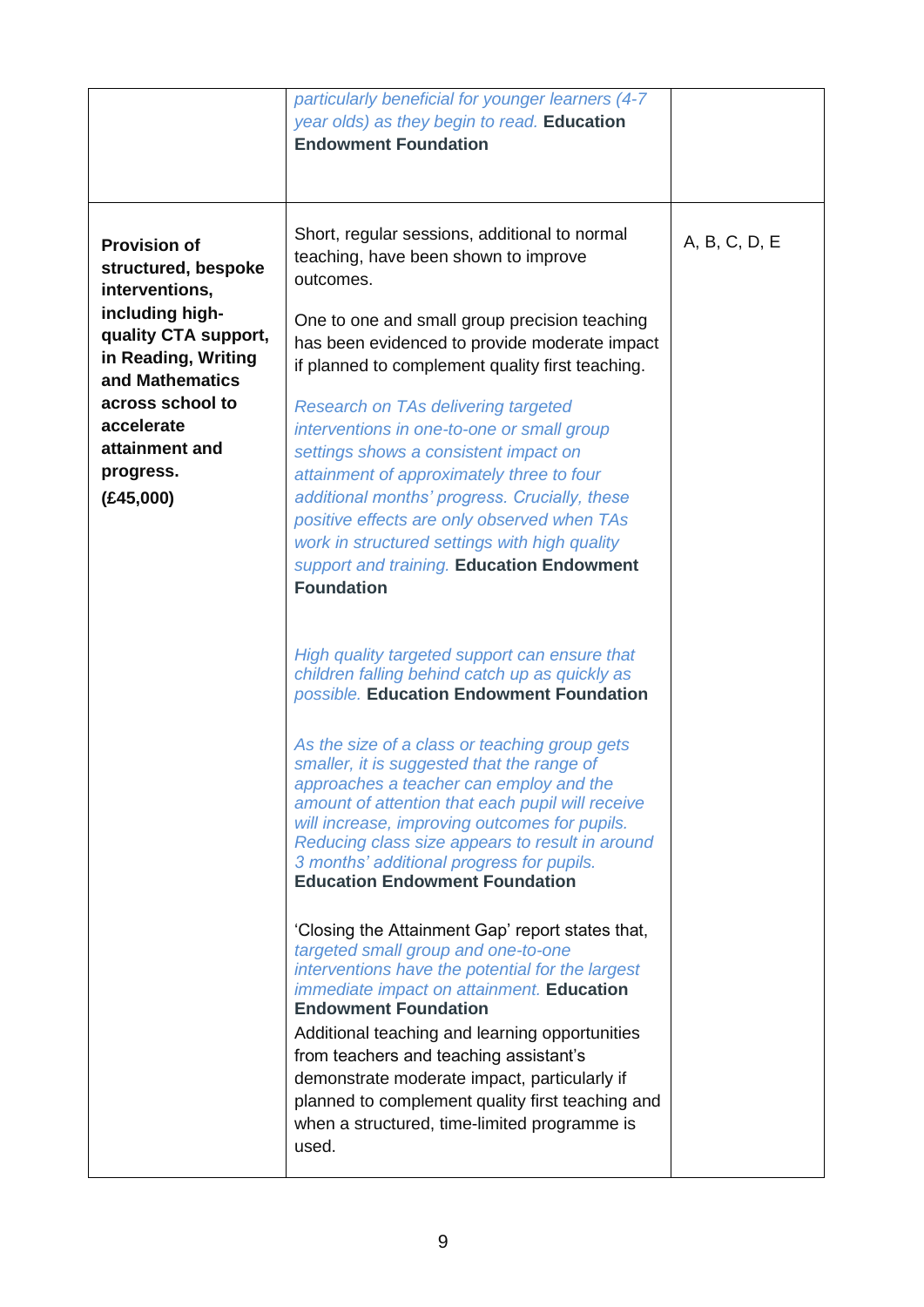|                                                                                                                                                                    | Programmes involving teaching assistants can<br>have a valuable impact. Where tuition is<br>delivered by teaching assistants, there is<br>evidence that training and the use of a<br>structured programme is beneficial. Education<br><b>Endowment Foundation</b>                                                                                                                                                                                                                                                                                                                                                                                                                                                                                  |                        |
|--------------------------------------------------------------------------------------------------------------------------------------------------------------------|----------------------------------------------------------------------------------------------------------------------------------------------------------------------------------------------------------------------------------------------------------------------------------------------------------------------------------------------------------------------------------------------------------------------------------------------------------------------------------------------------------------------------------------------------------------------------------------------------------------------------------------------------------------------------------------------------------------------------------------------------|------------------------|
|                                                                                                                                                                    | The growth in the numbers of TAs has been<br>driven by the push for greater inclusion of<br>pupils with special educational needs and<br>disabilities (SEND) into mainstream schools,<br>with TAs often providing the key means by<br>which inclusion is facilitated. Given that SEND<br>pupils and low-attaining pupils are more likely<br>to claim Free School Meals. TAs also work<br>more closely with pupils from low-income<br>backgrounds. Indeed, expenditure on TAs is<br>one of the most common uses of the Pupil<br>Premium in primary schools. Education<br><b>Endowment Foundation</b><br>TAs play a vital role in the engine-room of<br>school life. They link so much at the heart of<br>pupils' school experience, from day-to-day |                        |
|                                                                                                                                                                    | relationships with pupils, along with<br>professional partnerships with teachers.<br><b>Education Endowment Foundation</b>                                                                                                                                                                                                                                                                                                                                                                                                                                                                                                                                                                                                                         |                        |
| <b>Specialist Provision</b><br>for SEND, including<br><b>funding Educational</b><br><b>Psychologist</b><br>support.<br>(E9000)<br><b>Provision Map</b><br>(E1,000) | Psychologist time will lead to improved mental<br>and emotional health and wellbeing of<br>supported pupils leading to better progress in<br>learning.<br>Evidence is provided from school experience<br>and therefore school based. The increasing,<br>and high number of disadvantaged children,<br>who present as SEN and need access to an<br>Educational Psychologist means that the<br>quicker that children are assessed                                                                                                                                                                                                                                                                                                                    | A, B, C, D, E, F<br>,J |
|                                                                                                                                                                    | A large and unrecognised part of a teacher's<br>job involves addressing children's emotional,<br>social and behavioural needs. With the right<br>support, children learn to articulate and<br>manage their emotions, deal with conflict, solve<br>problems, understanding things from another<br>person's perspective, and communicate in<br>appropriate ways. These social and emotional<br>skills are essential for children's development,                                                                                                                                                                                                                                                                                                      |                        |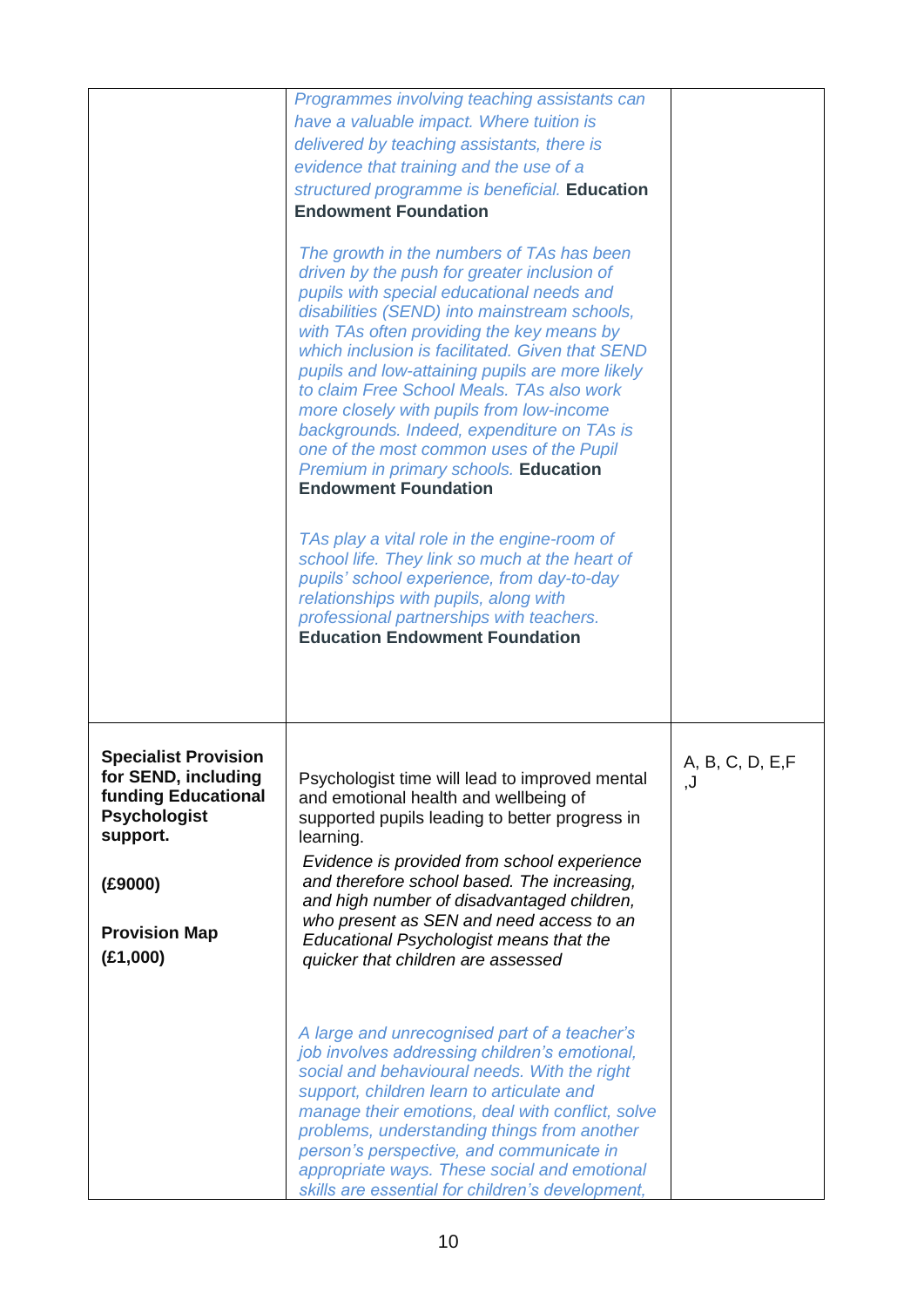|                                                                                              | support effective learning and are linked to<br>positive outcomes in the future. Education<br><b>Endowment Foundation</b>                                                                     |  |
|----------------------------------------------------------------------------------------------|-----------------------------------------------------------------------------------------------------------------------------------------------------------------------------------------------|--|
| 1 to 1 tuition for<br>identified Year 2 and<br>Year 6 children at<br>risk of falling behind. | Evidence indicates that one to one tuition can be<br>effective, providing approximately five additional<br>months' progress on average.                                                       |  |
| (£5000)                                                                                      | Evidence also suggests tuition should be<br>additional to, but explicitly linked with, normal<br>teaching, and that teachers should monitor<br>progress to ensure the tutoring is beneficial. |  |

## **Wider strategies (for example, related to attendance, behaviour, wellbeing)**

Budgeted cost: £ *37000*

| <b>Activity</b>                                                                                                                                           | Evidence that supports this approach                                                                                                                                                                                                                                                                                                  | <b>Challenge</b><br>addressed |
|-----------------------------------------------------------------------------------------------------------------------------------------------------------|---------------------------------------------------------------------------------------------------------------------------------------------------------------------------------------------------------------------------------------------------------------------------------------------------------------------------------------|-------------------------------|
| <b>School attendance</b><br><b>Service to support</b><br>families with<br>attendance barriers;<br>impacting on<br>improved school<br>attendance.<br>£3000 | <b>SSF states that, in some cases, schools will</b><br>need to address absences directly, whilst<br>sensitively exploring parents' and pupils'<br>concerns that may be inhibiting school<br>attendance. Helping pupils re-engage with<br>school-feeling safe and ready to learn-will<br>be at the forefront of school leaders' plans. | A, B, C, D, E, I              |
| <b>Range of attendance</b><br>initiatives.                                                                                                                | The link between attendance/punctuality and<br>achievement is well documented.                                                                                                                                                                                                                                                        |                               |
| £3000                                                                                                                                                     | Attainment cannot be improved for pupils if<br>they are not attending school. NFER briefing<br>for school leaders identifies addressing<br>attendance as a key step.                                                                                                                                                                  |                               |
|                                                                                                                                                           | Learning lost through non-attendance cannot<br>be regained/caught up.                                                                                                                                                                                                                                                                 |                               |
|                                                                                                                                                           | The Department for Education (DfE) pub-<br>lished research in 2016 which found that:<br>The higher the overall absence rate across Key<br>Stage 2 and KS4, the lower the likely level of at-<br>tainment at the end of KS2 and KS4.                                                                                                   |                               |
|                                                                                                                                                           | There's a clear link between poor attendance<br>and lower academic achievement.                                                                                                                                                                                                                                                       |                               |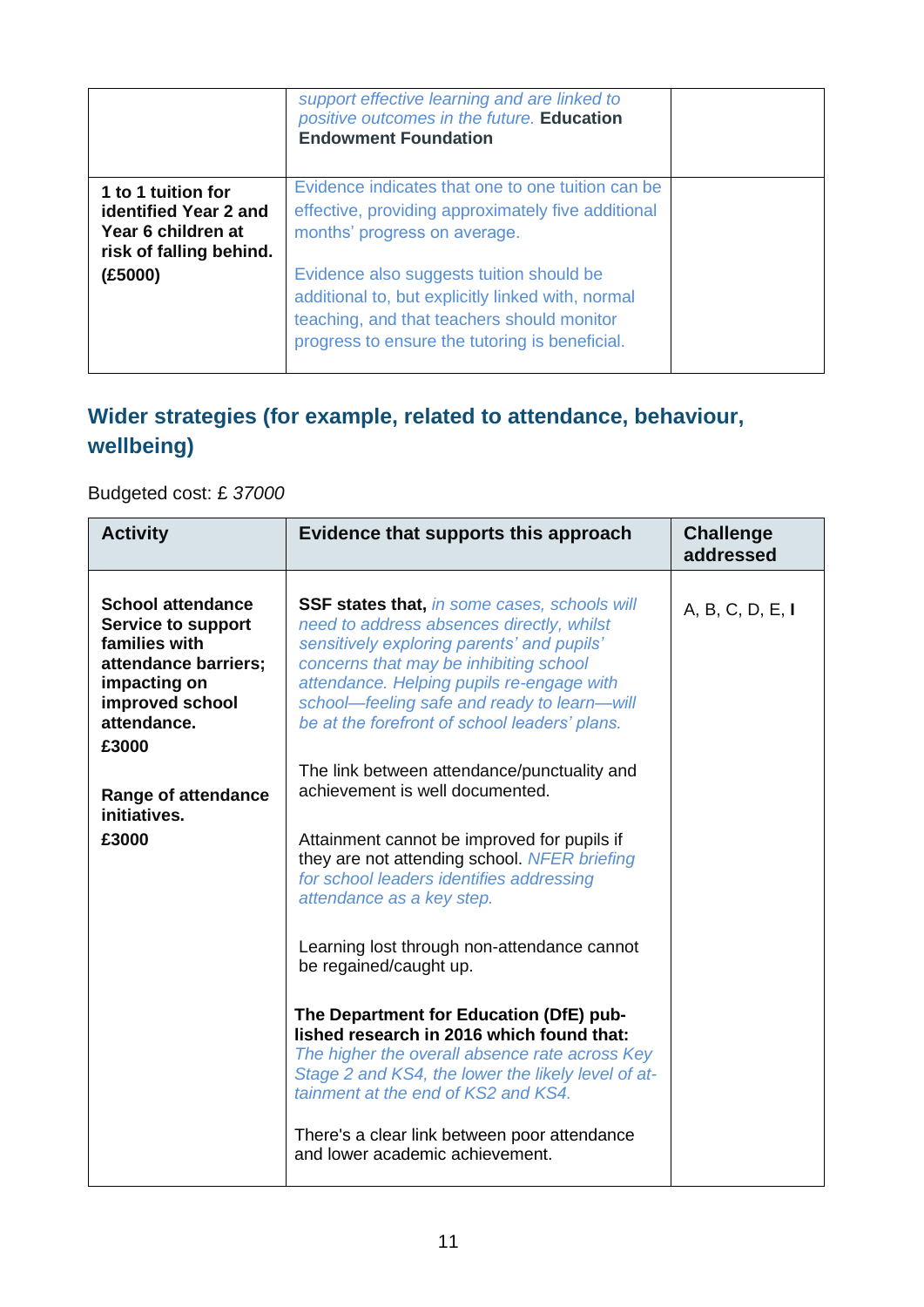|                                                                                                                                                                            | Advice from the National Strategies (hosted<br>on the National Archives) says that:<br>The links between attendance and achievement<br>are strong. Pupils with persistent absence are<br>less likely to attain at school and stay in educa-<br>tion after the age of 16 years.                                                                                                                                                                                                                                                                                                                                 |                  |
|----------------------------------------------------------------------------------------------------------------------------------------------------------------------------|----------------------------------------------------------------------------------------------------------------------------------------------------------------------------------------------------------------------------------------------------------------------------------------------------------------------------------------------------------------------------------------------------------------------------------------------------------------------------------------------------------------------------------------------------------------------------------------------------------------|------------------|
| <b>Subsidise school</b><br>trips, enrichment<br>and extended<br>curriculum activities.<br>£12,000                                                                          | Research has highlighted that a lack of cultural<br>capital can impact on capacity to learn and<br>understand through lack of varied life<br>experiences.                                                                                                                                                                                                                                                                                                                                                                                                                                                      | A, B, C, D, E, L |
| <b>Continue to offer all</b><br>pupils a high-quality<br>extended school<br>provision and<br>enrichment<br>opportunities.<br>(E2, 500)<br><b>Massage therapy</b><br>(E500) | <b>Enriching education has intrinsic benefits</b><br>(sometimes referred to as "arts for arts sake").<br>All children, including those from disadvantaged<br>backgrounds, deserve a well-rounded, culturally<br>rich, education. These approaches may happen<br>during or outside of normal school hours and<br>may seek to pursue academic goals through<br>non-traditional means (e.g. improving Maths by<br>playing Chess; develop children's character(e.g.,<br>their motivation or resilience); or pursue wider<br>goals because these are held to be important.<br><b>Education Endowment Foundation</b> |                  |
|                                                                                                                                                                            | Outdoor learning has been shown to build self-<br>esteem and health, as well as increasing<br>cultural capital.                                                                                                                                                                                                                                                                                                                                                                                                                                                                                                |                  |
|                                                                                                                                                                            | Overall, studies of adventure learning<br>interventions consistently show positive benefits<br>on academic learning. On average, pupils who<br>participate in adventure learning interventions<br>make approximately four additional months'<br>progress over the course of a year. There is<br>also evidence of an impact on non-cognitive<br>outcomes, such as self-confidence. The<br>evidence suggests that the impact is greater for<br>more vulnerable pupils. Education<br><b>Endowment Foundation</b>                                                                                                  |                  |
|                                                                                                                                                                            | The Education Endowment Foundation<br>previously funded a smaller trial of Children's<br>University, which found <i>positive impacts on Key</i><br><b>Stage 2 Maths and Reading results equivalent</b><br>to about +2 months' additional progress. Small                                                                                                                                                                                                                                                                                                                                                       |                  |